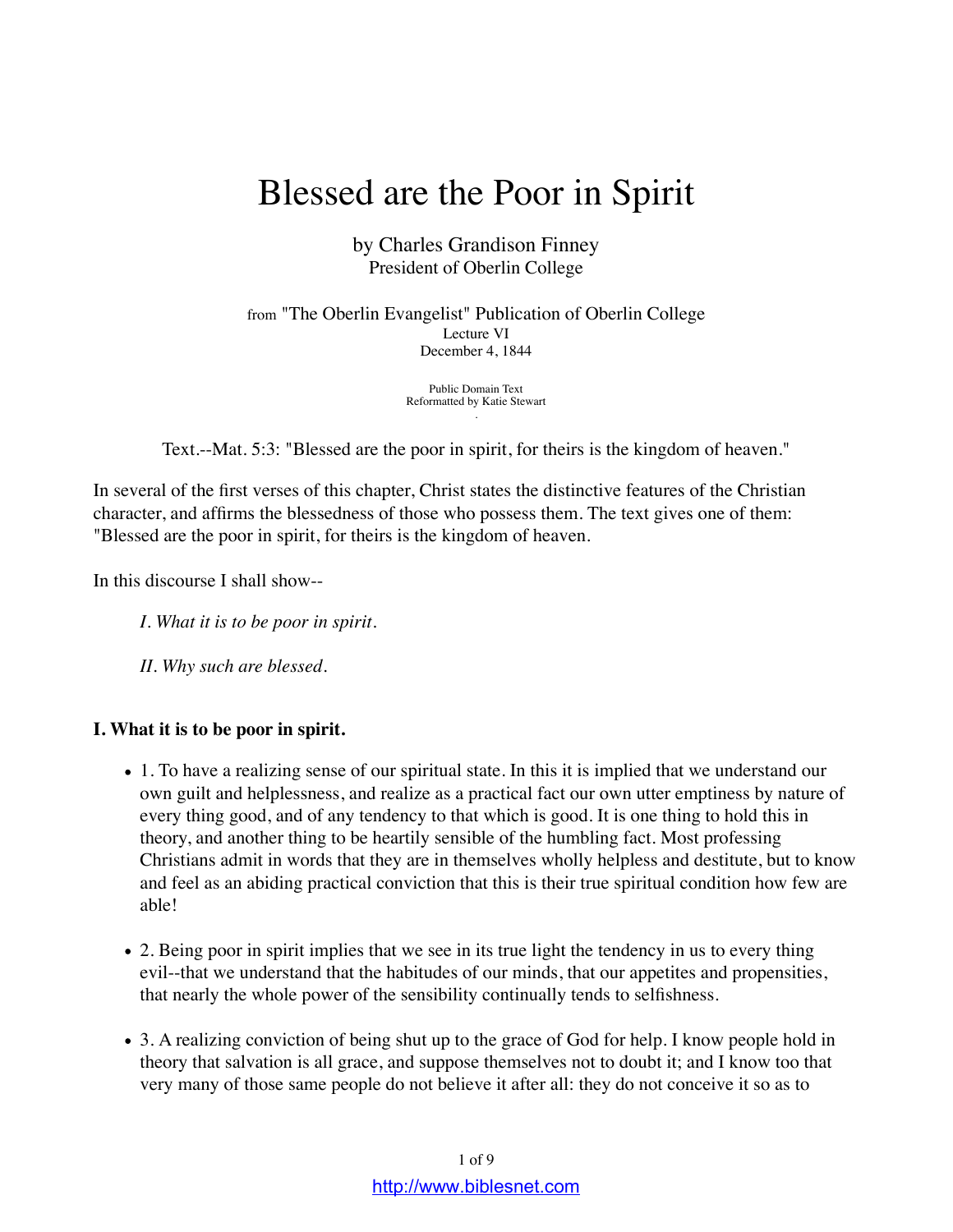realize the fact. Ask them--do you expect to be saved by your own works? and they will say no, to be sure. Are you shut up to the grace of God? Yes. But to hold it as part of your creed, and to realize it as God's truth, are two vastly different things.

- 4. A conviction that we are shut up to faith in Christ as the only possible way of obtaining help. This too is held in theory, and many suppose themselves to understand it, who yet do not really apprehend it at all. And let me ask, who that has come to a realization of this fact has not been astonished to see how superficially he once held the truth on this point? Who in such a case has not been shocked to see in how loose and heartless a manner all the truths respecting the importance of man were held by him--to see that his belief was mere theory, without ever so much as reaching the heart at all? To be poor in spirit implies a right sense of the fact that we are shut up to faith in Christ as the only possible way of obtaining help in our helpless condition.
- 5. A conviction of being shut up to God for faith-- to the sovereign working of God's Holy Spirit, and the sovereign grace of God as manifested through Christ, to produce this faith. Not that it is not our own exercise; it is indeed, and from its nature must be, but we must be sensible that without the Spirit of Christ we shall no more exercise this faith, than we shall get to heaven by our own works of obedience to law. It is one thing to hold this as the doctrine of an orthodox creed, and quite another to feel it in our inmost being.

My own experience speaks strongly here. I was led to contemplate unbelief as a distinct sin, and its infinite guilt and inexcusableness. The question came--do you believe God as you believe men? Do you take His word and trust in His promise as you take the word and trust the promise of men? The answer was unavoidable--no, I do not. I do not trust God's promises as I trust man's promises. Herein was revealed and laid open to me my infinite wickedness, that I would not trust in God's promises and rest in them, even as firmly as I would trust in the word of men. I saw it now clearly. I saw the God-dishonoring, damning (for so I viewed it) the God-dishonoring, damning fact, that while I knew, and confessed, and saw clearly that God would not and could not lie, after all I did not believe fully and with all my heart. I would not take the word of the Mighty God as I would the word of frail and fallible man. And then, being led to perceive my absolute unbelief, I felt notwithstanding, that unless God pleased so to reveal Himself to me, that I could throw my soul upon Him--so to enlighten my mind and draw it to Himself by laying open before my soul His goodness and truth as to induce me to cast myself on Him by faith, I should sink. I felt that unless He would give me faith in Him, I was as certain to be damned as that I existed. Now this is what I mean by being sensible that you are shut up to God for faith. But moreover, we must be willing thus to be shut up to God. We must not merely see the fact, but be willing to be thus. We must see that we are condemned and that justly, for not being right; and hopeless, helpless in ourselves, shut up to the sovereign love of God to work that which is well pleasing in His sight, and thus shut up to the sovereign grace of God by our voluntary wickedness.

6. A deep and abiding sense of the absolute need we are in of a Savior from our utter wickedness, helpless and just condemnation. The mind must perceive and feel its guilt in such a sense as to be sure that its salvation is out of the question, except Christ shall substitute His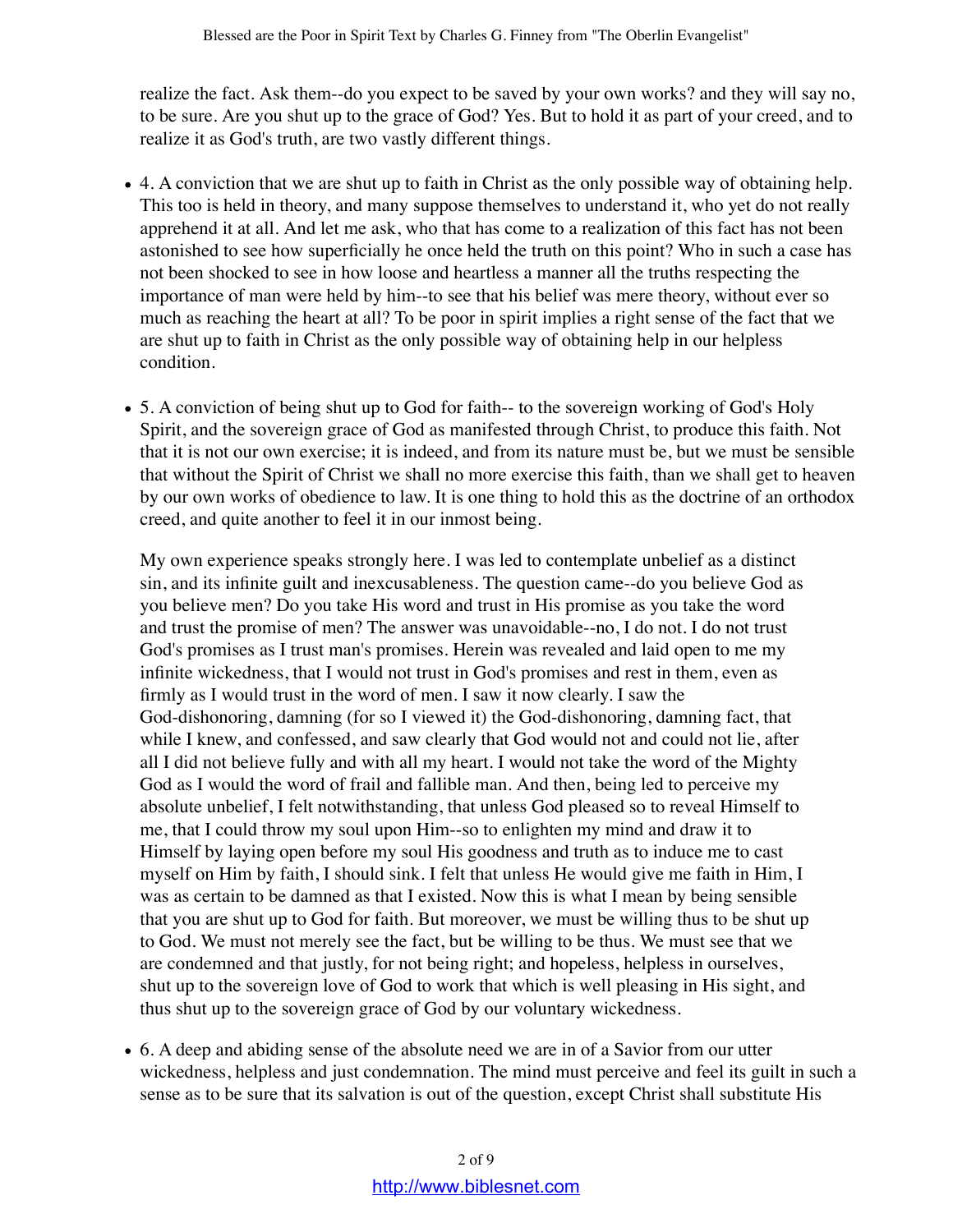death for ours, a ransom for our souls; such a sense of our own vileness as to lay hope out of the question altogether, except through the sacrifice of Christ. O it is easy to say we are helpless and that Christ is our only hope and dependence; it is easy to recite for our creed--"I believe that salvation is through Christ alone and wholly." But how hard is it to see our vileness and guilt--our abominable filthiness, our loathsomeness, and our hopeless condemnation except Christ be applied to our souls in His offices and relations as Redeemer, Savior, Sanctifier, Teacher and King. How hard to know this as we know what we see and hear without eyes and ears.

7. Not only a sense of this dependence upon Christ, and helplessness out of Him is implied, but a willingness to have it so-- a willingness to cleave to Christ in all His offices and relations, a setting aside self, a self-loathing, a self renunciation in all respects, a casting away all hope in ourselves, all dependence upon ourselves, all trust in our own wisdom or righteousness, or our efforts at sanctification, and every thing else which is our own. These things are implied in poverty of spirit in the text. In short it is a correct view of our utterly helpless state, a realizing sense of that fact, and a disposition of soul corresponding to such views.

I come now to show--

## **II. Why those who are thus poor in spirit are blessed.**

- 1. Because the kingdom of God is within them. The text says, "Theirs is the kingdom of heaven." They have already the first elements of the kingdom of God within them.
- 2. Because flesh and blood has never revealed this to them. Before, they might have had it as mere theory after the flesh, but if they have come to feel and realize their state in its dreadful aggravations, flesh and blood have not revealed it unto them, but God has uncovered with His own hand the deep vileness of their souls and undertaken their cure.
- 3. They have already surmounted the greatest difficulty in the way of their salvation. After Christ has provided a feasible method of salvation, so that God can be just and the justifier of him that believeth in Jesus, the greatest difficulty is to make mankind see their need of Christ. It is a great work to make men feel themselves hopeless, to humble them, to tear away their self-dependence and self-righteousness, and the notion of resources in themselves for any thing good. God is constantly engaged in bringing about this result. When a man has come to know himself and to renounce himself in all respects as to dependence and hope, then rely upon it the greatest difficulty is over come, and the chief discipline endured.
- 4. It is the most painful part too. To slay him, to tear away the last fiber of hope in his own righteousness or efforts after righteousness, and burn in upon his soul a sense of his real abominable wickedness and hopeless ruin in himself--O this costs more trouble and patience and loathing of soul, and anguish of spirit than anything else. How many times must he be infinitely ashamed of himself--so sunk in the lowest pit of shame, as to abhor himself with unutterable loathing! How often be compelled in agony to exclaim--Infinite wretch that I was. How full of pride and of hell I was, and how little I knew it! To be mortified so many times in order to empty him of himself; he must weep, and agonize, and grieve, and despair so often;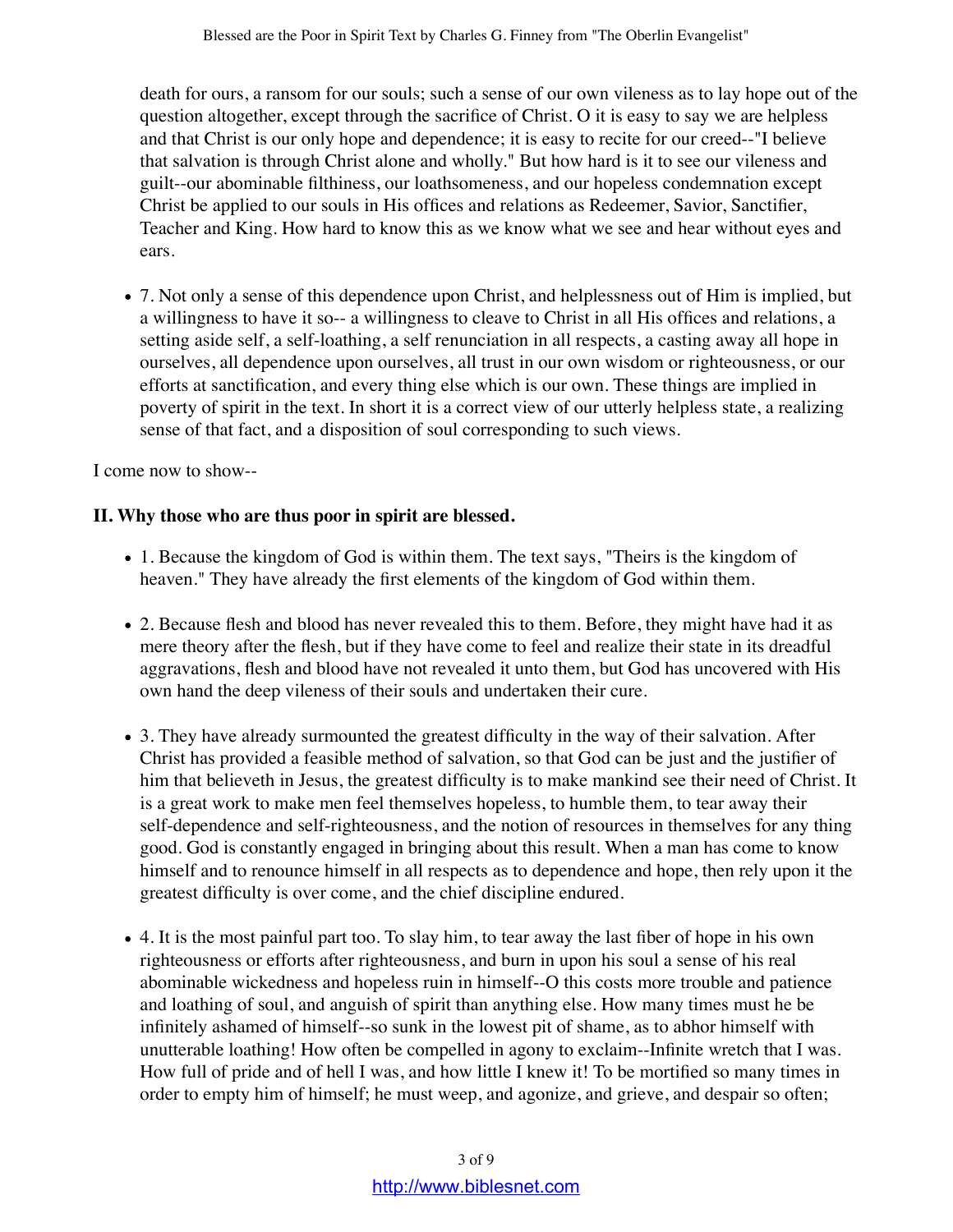must undergo a perpetual dying--for it is indeed a perpetual dying, while passing through this process of having himself shown to himself. He sees this sin and that sin, is ashamed here and ashamed there, is mortified at every turn; he dallies with temptation, breaks his resolutions, and falls into shameful sins, and is vexed and angry at himself, and ready as it were to spit in his own face; he stumbles, and plunges, and flounders and falls, till at last all hope vanishes, and the soul lies down, weary and worn out by vain struggles, and gives up in despair. All this is painful enough; but once gone through with, the man begins to understand himself thoroughly, becomes poor in spirit, glad to renounce all self, part with his own righteousness, his own wisdom, his self-dependence, because they are nothing. When he is thus thoroughly crucified the most painful work is done. If he falls from this, then he must do his first work over; but let him keep in this state of mind, continue thus poor in spirit, and the rocks and breakers are well nigh past.

- 5. Because he has now come to be prepared for the application of the remedy for his disease. He is in an attitude in which Christ is best pleased to see him. The thing is effected for which Christ has been laboring. Heretofore Christ has been trying to crown Himself upon the mind, but self has been a constant hindrance and this Christ has been belaboring with a continual stroke. Christ would knock and knock, but to use a homely figure, the mind has been brushing up, and brushing up, and putting things to rights like an untidy housekeeper, unwilling to admit Him, and trying to put matters in a little better trim instead of letting Christ in forthwith, and saying--"Lord, thou seest what filth and rubbish are here." He is obliged to knock and keep knocking and to stand without till His head is wet with dew, and His locks are the drops of the night. The sinner is making preparations, and must become exceedingly righteous before he comes to be saved. But when Christ has convinced him of his own utter helplessness and that the more he tries to wash and cleanse his pollution, the more polluted he becomes, and that all he can do is only sinking him deeper into the horrible pit--then, then the soul is ready to receive Christ in all His offices and relations--to receive a whole Christ as presented in the gospel.
- 6. Because in a sense, such a person has already learned what the remedy is. He has learned to reject himself, and that his dependence must be utterly and forever on another than himself. He has learned how blessed it is to be nothing, to know and do nothing of himself, to be universally dependent upon Christ for every thing--for breath, for grace, for faith, for every thing; to have Christ his "all and in all."
- 7. Because they learn how blessed it is to trust Christ. They see such fullness in Christ, they do not wish any strength of their own. Their wisdom, righteousness, sanctification and redemption are in Christ, and they need and wish for none of their own. Christ is all they need, and they need nothing in themselves. They have them all in Christ, and they are willing and glad to have them in Him.
- 8. Because they have learned how to be composed in the midst of all kinds of trials. They neither have nor seek any resort in themselves. They know in whom their strength lies, and who is their strong tower. They can depend on Christ for all, and they know He cannot fail them. But let me say,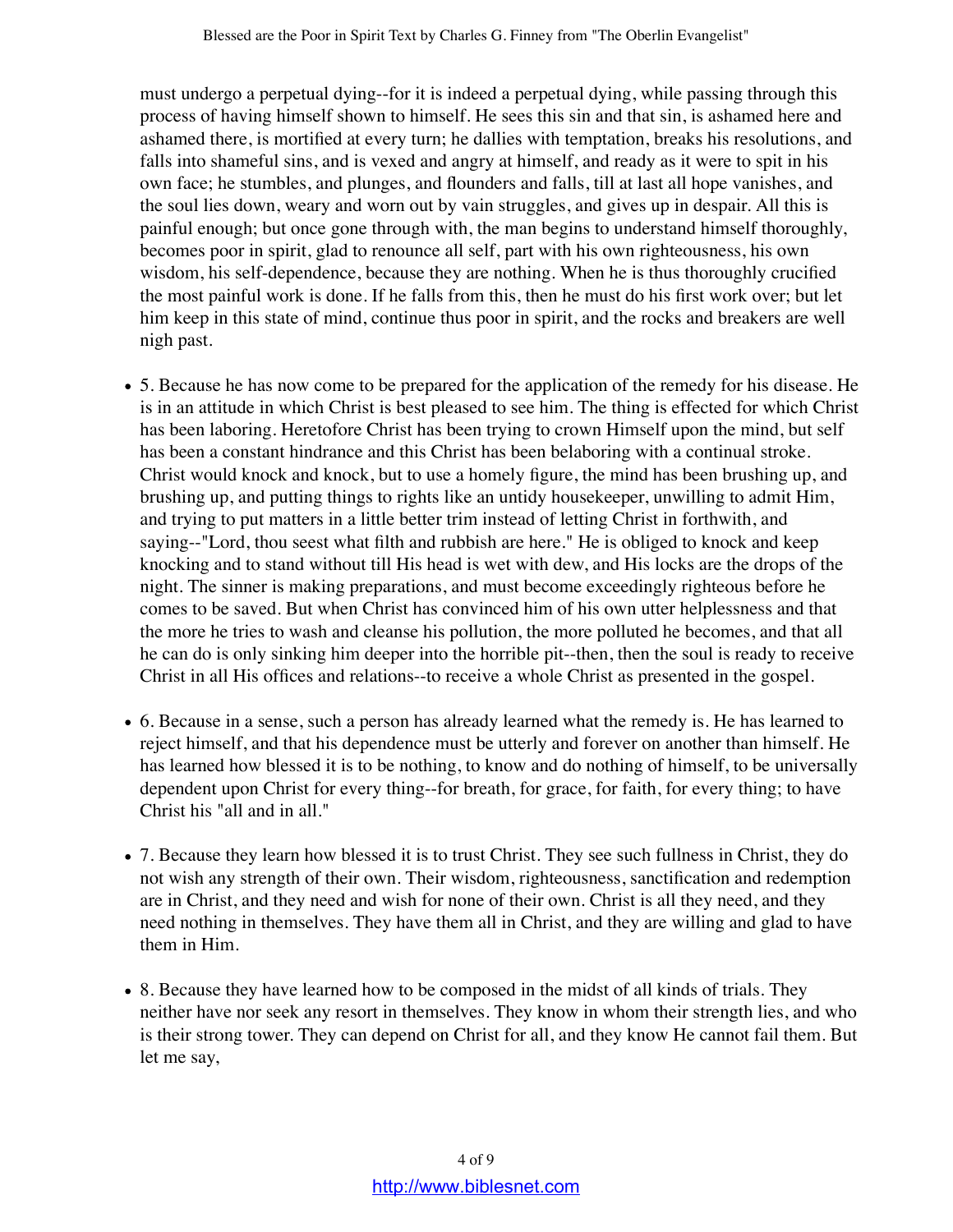- 9. Because they have no self interest. They have seen themselves to be perfectly destitute and worthless. They have no reputation to build up, they have no appetite that must be gratified, no passion that must be catered for, none of these to contend for or hold on to. They are emptied out, and every particle of self value is gone entirely. They labor not for themselves, but for Christ.
- 10. Because to be poor in spirit is to be rich in faith. Then poor in the proper sense, emptied of dependence upon themselves, then they are rich in faith. But I hasten to conclude with several

# **REMARKS.**

1. It is easy to see what Paul meant when he said "When I am weak, then am I strong." Paul you know had a thorn in the flesh, a messenger of Satan to buffet him. He was at first very uneasy at it, and he besought the Lord thrice that it might be removed, but Christ told him His grace should e sufficient for him. As if He had said, "I shall not remove that thorn. I gave it to keep you under such a pressure of infirmity that you could never forget your dependence upon me." Paul then gloried in his infirmity. He says he gloried in infirmities and tribulations and persecutions, because they emptied him of himself, and made Christ his strength. They made him know his weakness and his strength. When he was weak in himself, he was strong in Christ. His trails kept alive a sense of his entire dependence, and thus prepared him to do all things through Christ who strengthened him.

2. To be poor in spirit, is to be in a highly spiritual state. Persons are often in a spiritual state without being aware of it. In my intercourse with Christians, I have often been struck with the sad mistake made in respect to what is a spiritual frame. Certain high wrought pleasurable emotions are often regarded as the highest spiritual states; whereas other states, which can exist only under a high degree of the Spirit's influence, are nevertheless not so regarded at all. Is this state, in which a man sees himself all empty and naught, shut up to God's goodness, shut up to God to make him as He shall please, a vessel of wrath or a vessel of mercy--sees how infinitely reasonable it is for God to deal with him thus; that it is just for God to consult wholly His own wisdom, and to consult the creature not at all, and that he lies in the hands of God as clay in the hands of the potter, for God to mold from the filthy lump a vessel of honor or dishonor as seems good in His sight; when he feels thus, and lies crucified and dead as to the least idea of self-dependence--is this a state of weak and low spirituality? Nay verily. Scarcely can there be a state of higher spiritual exercise than this. This poverty of spirit, total renunciation of self, is far enough from being a carnal state of mind.

3. This state of spiritual poverty is a very healthful state of mind. It is healthful to be laid in the dust, to be emptied, and stripped, and made naked and bare; to be laid in the dust and kept there. It is the only state of mind that is safe. Of a man who is kept in such a state, I have great hopes.

4. Certain forms or stages of this spiritual poverty are very disheartening. Individuals, when Christ reveals to them the depth, as it were bottomlessness, of their misery, and gives no such revelation of Himself, and of His intention to do all for them as to give them a firm hope, feel greatly disheartened. There is such a sinking away from all expectation in themselves, that unless Christ gives them an indication of His love, and opens a medium of communication between Himself and them, a state of great misgiving and anxious suspense will ensue. The mind comes into a state in which it does not rebel, it does not murmur or weary itself except in this; it does not see at the time, its acceptance with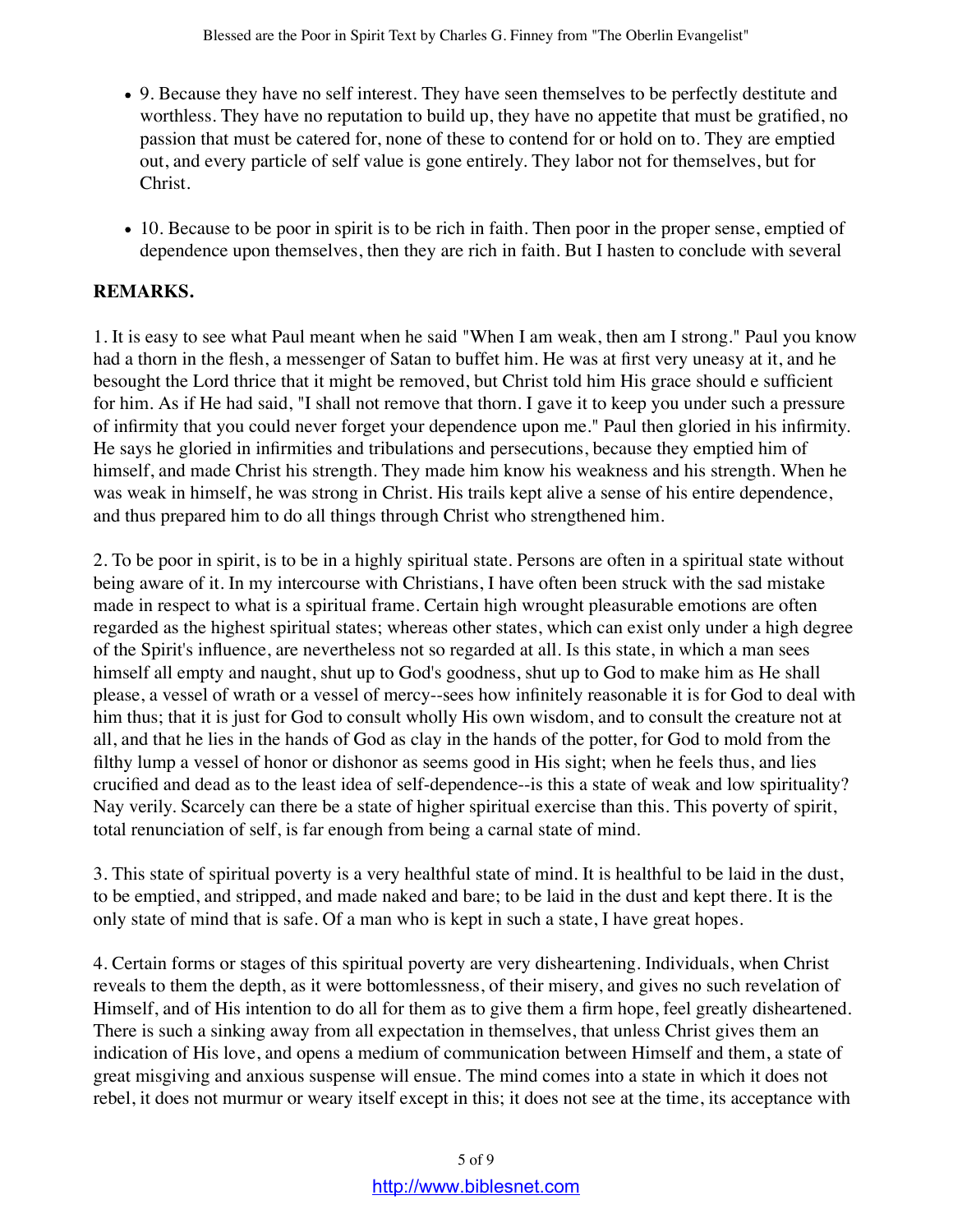God. It feels that God would be just in casting it out, and it lies there with the eye fixed on Christ, and cries, "If God does not take me up, and by His self-moved goodness sanctify and save me, I am lost to all eternity." While there is nothing in the mind upon which it can seize as a present evidence that Christ is his, this self-renunciation and self-emptying will leave the mind in a state of despondency. I do not mean of despair. I hardly know how to express it; the mind is not joyful, nor is it in that agony which is the accompaniment of clear light and desperate resistance; but it is in despondency, in a kind of mourning--and perhaps that is what is meant by the "mourning" in the next verse--"Blessed are they that mourn for they shall be comforted." The mind mourns when thus completely emptied of all self-trust, while yet is has no such hold on Christ as to feel assured of its interest in Him. It mourns for sin, for its own madness; it mourns at the thought of being separated from God, it mourns over its lost condition. It is a state of most perfect mourning. If you have experienced it, you know well the state to which I refer. If you have experienced what it is to be driven out of self, and torn away from self, and crucified to self, before you had faith to lay hold on Christ and feel yourself set upon the rock; if you have every been emptied of self, having no longer any expectation of helping yourself, no more than of creating a universe, having no more thought or intention of trying to save yourself, or of doing any thing effectual for yourself, than of walking in mid air, or than of stepping upon the boiling waves, (for if you have been in the state, you no more thought of helping yourself than of going a journey to Europe across the Atlantic on foot,) having it well settled in your mind, that you will no more succeed in doing any thing in your salvation, than you would succeed in walking from the top of a house into mid air, if you have been thus, and at the same time the offices and relations of Christ were not so revealed to you as to enable you to avail yourself of them, then you know the mourning which I mean. It is any thing but a worldly sorrow, any thing but an ungodly sorrow. It is a sorrow after a godly sort which worketh life. And remember--a man needs to be thoroughly emptied of self in order to come into the state of mourning above described. Most have so much self reliance, so much complacency in self, and know so little of themselves, that they cannot have this state. It can be produced in no other way than by showing a man his character and nothingness as they really are. But I remark

5. Such seasons as these very commonly precede and are the prelude to great spiritual enlargement. Where you witness great spiritual enlargement, inquire and you will find that in proportion as it is deep and abiding, the season of spiritual poverty was thorough and complete. If the sense of poverty be slight, the enlargement will be so, and the opposite. If the enlargement be great, the man can tell you what none but spiritual minds can tell; such experience as "none but he that feels it knows;" and the things that he will tell you will be any thing but unreasonable. He sees what common eyes never saw. He has found out what all men ought to know, but what few have seen. If his enlargement is abiding, he will have a rich history to give. He may not be communicative, but fish him out, get at the bottom of his heart, and he will drop his eyes and tell you what he found in himself, how he found himself out, how he sank, and kept sinking from one depth to another still lower, till it was like sinking into the bottomless pit itself. He was driven from the last hold upon himself, the last link was broken, and he fell into the arms of Christ and was saved. And O, the salvation! Such a salvation is worth the having! But again,

6. Christ has no pleasure in causing this poverty of spirit only as it is the only way to get Himself before the mind. In no other way than by revealing to us by bitter experience our own weakness and sin, can He make us renounce ourselves and cast our all upon Him: and so He takes this way. And I tell you that no man can have a more important revelation from God, than this same revelation of self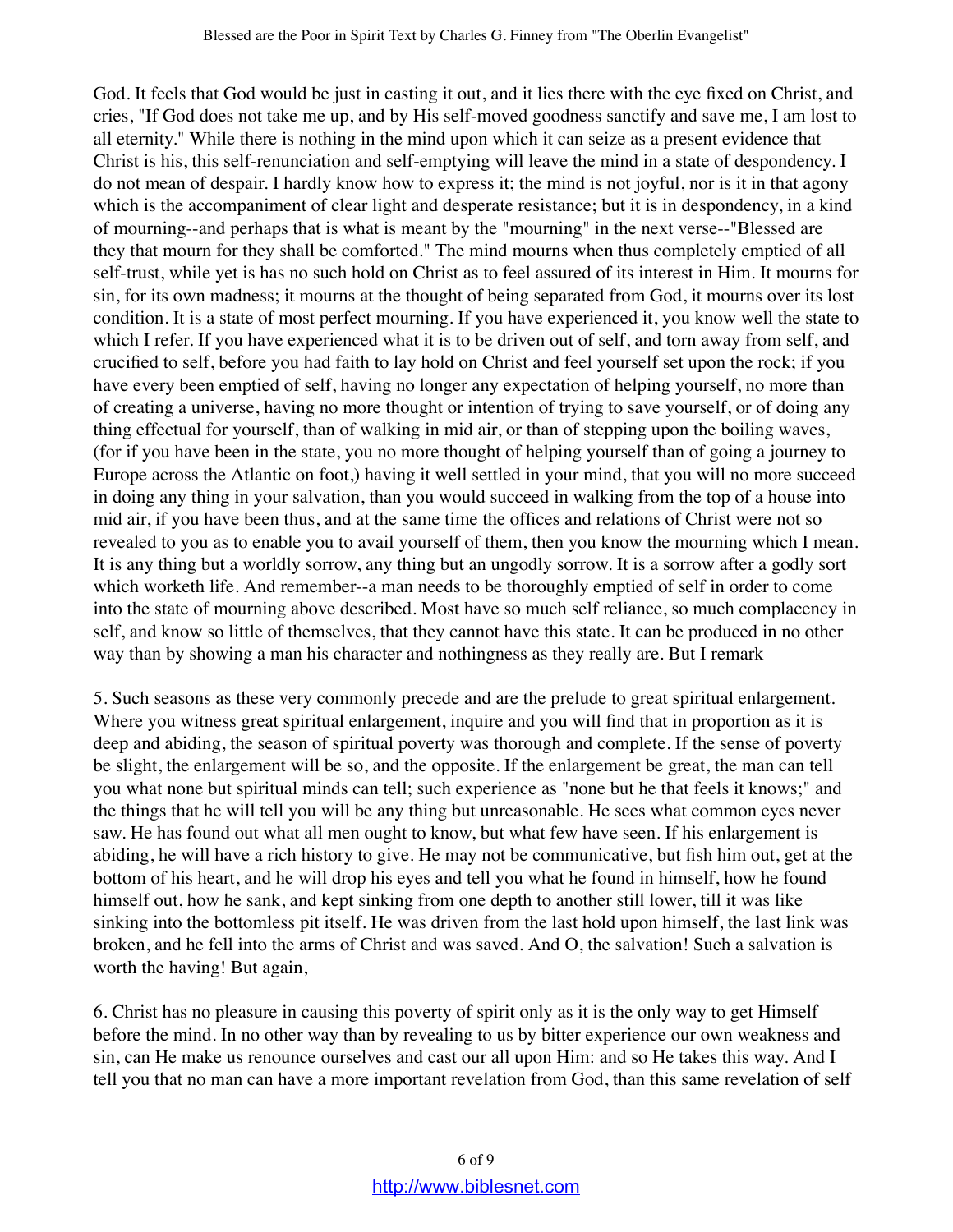by the Spirit. And no man sees God in Christ, or apprehends Christ as He is for the soul, till he has seen himself--till he sees the old man and the necessity of putting on the new man.

7. These seasons of spiritual poverty are indispensable to holding on to Christ. See a young convert--young converts know little of themselves or of Christ. They run well for a time, but they must be taught more of Christ, and this they can learn only by learning more of themselves. Well, Christ begins the work in a soul. The convert was all joy, but his countenance falls. Poor child! do not scold him. He is sad; he dares hardly indulge a hope. What is the matter? He desponds. You encourage him to trust in Christ and rejoice in Him. But no, that will not serve the turn, that does not remove the load. Christ has undertaken a work with him--has set about revealing him to himself, and the work will cost the poor soul many prayers, and tears, and groans, and searchings and loathings of heart. He prayed before for sanctification and he is astonished out of measure. He receives any thing in the world but sanctification. He prayed for the Baptism of the Holy Ghost, and he verily expected some beatific sight. He thought he should see the heavens opened as Stephen did. But instead of this, what a state! he seems given over to the tender mercies of sin. Every appetite and lust is clamorous as a fiend; his passions get the mastery; he frets, and grieves, and vexes himself, and repents and sins again; he is shocked, ashamed of himself, afraid to look up, is ashamed and confounded. Poor thing! he prayed to be sanctified, and he expected Christ would smile right through the darkness, and light up his soul with unutterable joy. But no! it is all confusion and darkness. He is stumbling, and sliding, and floundering, and plunging headlong into the mire, till his own clothes abhor him, and he is brought to cry--"Lord, O Lord, have mercy on me!" He expected--O what a fairy land! and he finds--what a desert--barren, dark, full of traps, and gins, and pitfalls; as it were the very earth conspiring with all things else, to ruin him. Child be not disheartened; Christ is answering your prayer. Cold professors may discourage you, but be not discouraged; you may weep and groan, but you are going through a necessary process. To know Christ, you must know yourself; to have Christ come in, you must be emptied of yourself. How will He so this for you? If you would but let go of self--if you would but believe all that God says of you, and renounce yourself at first and at once, you might be spared many a fall; but you will not, you will believe only upon experience, and hence that experience Christ makes sure that you shall have to the full. And now, mark: whoever expects to be sanctified without a full and clear and heart-sickening revelation of his own loathsomeness, without being first shown how much he needs it, is very much mistaken. Till you have learned that, nothing you can do can avail aught; you are not prepared to receive Christ as He is offered in the gospel.

### **GLOSSARY**

of easily misunderstood terms as defined by Mr. Finney himself. Compiled by Katie Stewart

- **Complacency, or Esteem**: "Complacency, as a state of will or heart, is only benevolence 1. modified by the consideration or relation of right character in the object of it. God, prophets, apostles, martyrs, and saints, in all ages, are as virtuous in their self-denying and untiring labours to save the wicked, as they are in their complacent love to the saints." *Systematic Theology (LECTURE VII).* Also, "approbation of the character of its object. Complacency is due only to the good and holy." *Lectures to Professing Christians (LECTURE XII).*
- 2. **Disinterested Benevolence**: "By disinterested benevolence I do not mean, that a person who is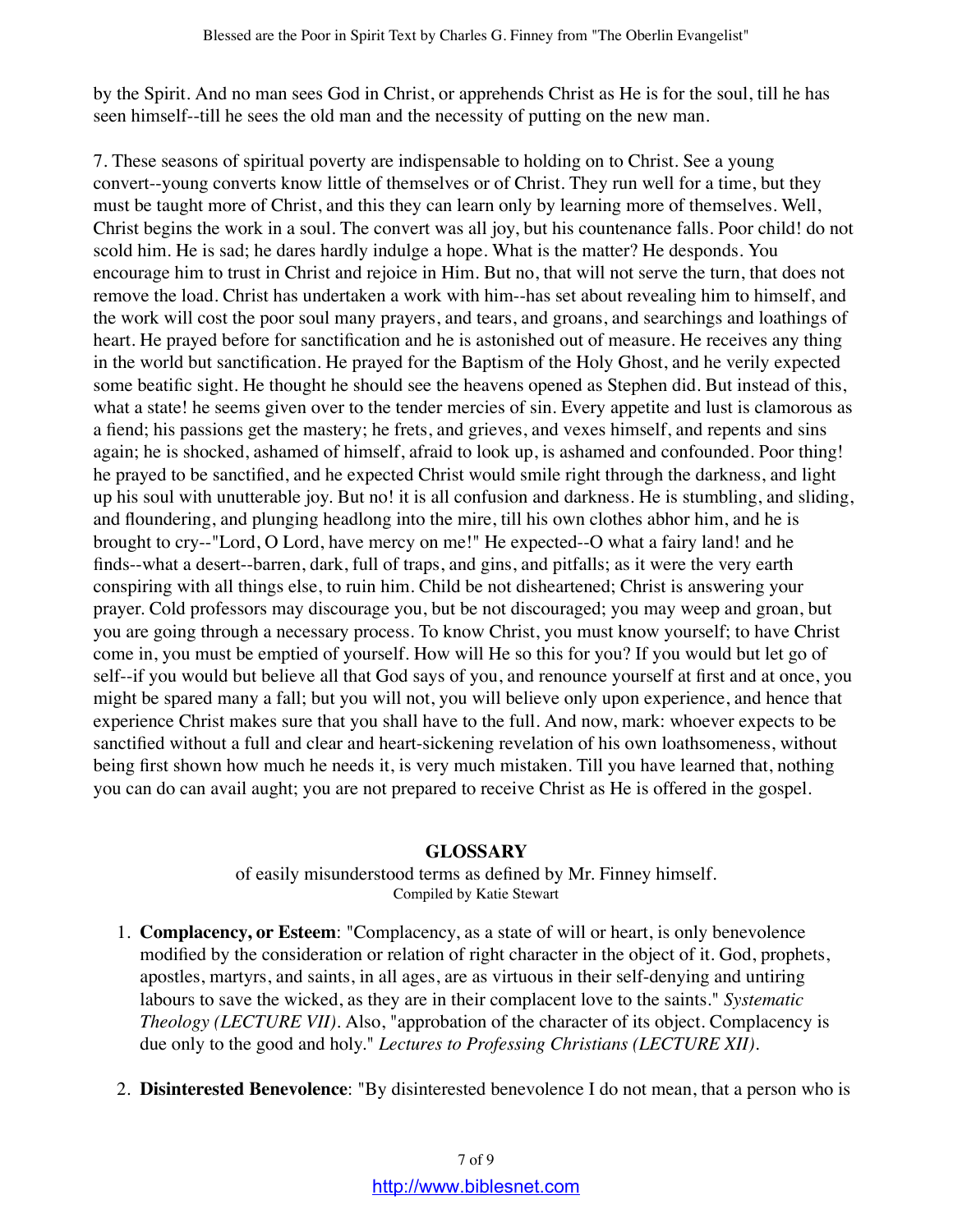disinterested feels no interest in his object of pursuit, but that he seeks the happiness of others for its own sake, and not for the sake of its reaction on himself, in promoting his own happiness. He chooses to do good because he rejoices in the happiness of others, and desires their happiness for its own sake. God is purely and disinterestedly benevolent. He does not make His creatures happy for the sake of thereby promoting His own happiness, but because He loves their happiness and chooses it for its own sake. Not that He does not feel happy in promoting the happiness of His creatures, but that He does not do it for the sake of His own gratification." *Lectures to Professing Christians (LECTURE I).*

- **Divine Sovereignty**: "The sovereignty of God consists in the independence of his will, in 3. consulting his own intelligence and discretion, in the selection of his end, and the means of accomplishing it. In other words, the sovereignty of God is nothing else than infinite benevolence directed by infinite knowledge." *Systematic Theology (LECTURE LXXVI).*
- **Election**: "That all of Adam's race, who are or ever will be saved, were from eternity chosen by 4. God to eternal salvation, through the sanctification of their hearts by faith in Christ. In other words, they are chosen to salvation by means of sanctification. Their salvation is the end- their sanctification is a means. Both the end and the means are elected, appointed, chosen; the means as really as the end, and for the sake of the end." *Systematic Theology (LECTURE LXXIV).*
- **Entire Sanctification**: "Sanctification may be entire in two senses: (1.) In the sense of present, 5. full obedience, or entire consecration to God; and, (2.) In the sense of continued, abiding consecration or obedience to God. Entire sanctification, when the terms are used in this sense, consists in being established, confirmed, preserved, continued in a state of sanctification or of entire consecration to God." *Systematic Theology (LECTURE LVIII).*
- **Moral Agency**: "Moral agency is universally a condition of moral obligation. The attributes of 6. moral agency are intellect, sensibility, and free will." *Systematic Theology (LECTURE III).*
- **Moral Depravity**: "Moral depravity is the depravity of free-will, not of the faculty itself, but of 7. its free action. It consists in a violation of moral law. Depravity of the will, as a faculty, is, or would be, physical, and not moral depravity. It would be depravity of substance, and not of free, responsible choice. Moral depravity is depravity of choice. It is a choice at variance with moral law, moral right. It is synonymous with sin or sinfulness. It is moral depravity, because it consists in a violation of moral law, and because it has moral character." *Systematic Theology (LECTURE XXXVIII).*
- **Human Reason**: "the intuitive faculty or function of the intellect... it is the faculty that intuits 8. moral relations and affirms moral obligation to act in conformity with perceived moral relations." *Systematic Theology (LECTURE III).*
- **Retributive Justice**: "Retributive justice consists in treating every subject of government 9. according to his character. It respects the intrinsic merit or demerit of each individual, and deals with him accordingly." *Systematic Theology (LECTURE XXXIV).*